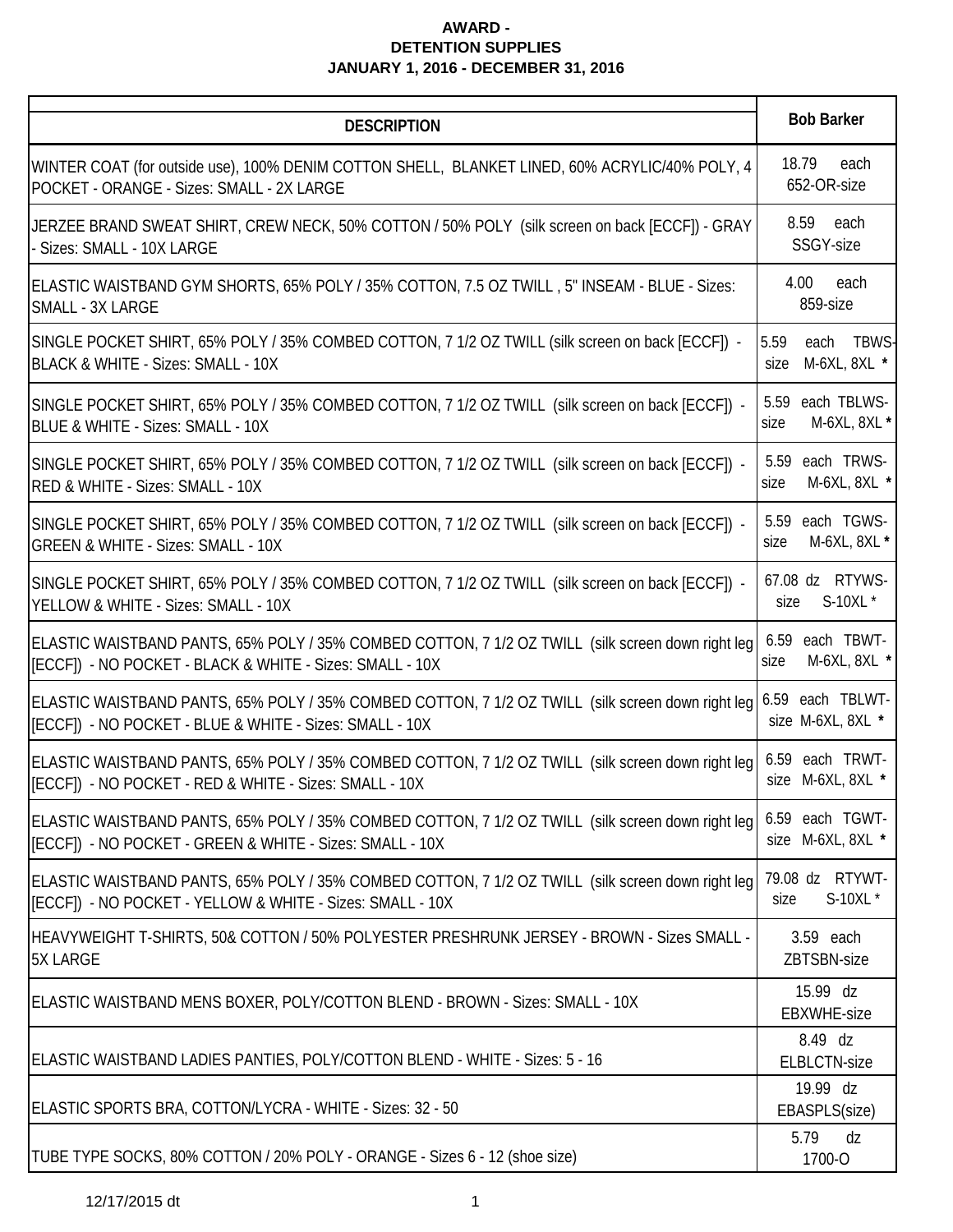| TIGHT KNIT HAT (for outside use), 100% ACRYLIC - ORANGE - Size: STANDARD                    | 10.69<br>dz<br>101K-OR                       |  |
|---------------------------------------------------------------------------------------------|----------------------------------------------|--|
| MESH/DRAWSTRING LAUNDRY BAG - WHITE - Size: 16" x 21"                                       | 18.39<br>dz<br>W1824                         |  |
| MENS & WOMENS CROC WITH BACKSTRAP - BLACK - Sizes: 4 - 15                                   | 45.99<br>dz<br>EVA-BK-SIZE                   |  |
| MENS & WOMENS SNEAKER WITH VELCRO (for inmate worker) - BLACK - Sizes: 7 - 15               | 7.25 each B854-<br>size (14.50 pr)           |  |
| LOT <sub>1</sub><br><b>TOTALS</b>                                                           | 197.38                                       |  |
| FULL SHEETS - BLUE - 58" x 90" - Bob Barker # SH5890NVN or equal                            | 33.99 dz<br><b>SH5890NVN</b>                 |  |
| 100% POLYESTER (non wool) BLANKETS - BLUE - 70" x 90" - Bob Barker # BL6690LB or equal      | 44.99 4/cs<br><b>BL6690LB</b>                |  |
| COTTON TOWELS - WHITE - 20" x 40" - Bob Barker # BT425 or equal                             | 11.69<br>dz<br><b>BT425</b>                  |  |
| COTTON WASHCLOTHS - WHITE - 12" x 12" - Bob Barker # WC1212 or equal                        | $1.79$ dz<br>WC1212                          |  |
| UNWRAPPED ANTIBACTERIAL SOAP - WHITE - .5 oz - Bob Barker # AU1 or equal                    | 48.99 1,000/cs<br>AU1                        |  |
| UNWRAPPED SOAP - WHITE - 1.5 oz - Bob Barker # TU15 or equal                                | 76.99 500/cs<br><b>TU15</b>                  |  |
| UNWRAPPED SOAP - WHITE - 3 oz - Bob Barker # TU3 or equal                                   | 50.99 144/cs<br>TU <sub>3</sub>              |  |
| WRAPPED MOISTURIZING SOAP - WHITE - 2.6 oz - Bob Barker # 26811 or equal                    | 38.99 36/cs<br>26811                         |  |
| TWO PIECE SOAP BOX - CLEAR - 4" x 2 1/2" - Bob Barker # 2342N or equal                      | 2.39<br>dz<br>2342N                          |  |
| DISPOSABLE TWIN BLADE RAZOR - BLUE - Bob Barker # RTB600 or equal                           | 33.99<br>600/cs<br><b>RTB600</b>             |  |
| GEL FLUORIDE MINT TOOTH PAST 1.5 oz TUBE - Bob Barker # MST15 or equal                      | 35.59 144/cs<br>MST15                        |  |
| PLATIC TOOTH BRUSH - WHITE - 5" - Bob Barker # BBST40 or equal                              | 6.59 144/cs<br>BBST40                        |  |
| COTTON SANITARY MAXI PADS - WHITE - Bob Barker # 250IM-C or equal                           | 9.59 250/cs<br>250IM-C                       |  |
| COTTON ULTRA WITH WINGS SANITARY MAXITHIN PADS - WHITE - Bob Barker # 44340-C or equal      | 9.59<br>216/cs<br>44340                      |  |
| TAMPONS WITH CARDBOARD APPLICATOR, UNSCENTED - Sizes: Light, Regular, Super, SuperPlus      | 39.99 500/cs<br>Reg:TPX500<br>Super:SBTPX500 |  |
| PAPER/DISPOSABLE SANITARY NAPKIN BAG - WHITE - 4" x 2 1/4" x 9" - Bob Barker # 410 or equal | 21.99 1000/cs<br>410                         |  |
| ELASTIC - NO METAL - HAIR TIES - BLACK - Bob Barker # 4200-BK or equal                      | 5.00<br>12/18 pkg<br>90409                   |  |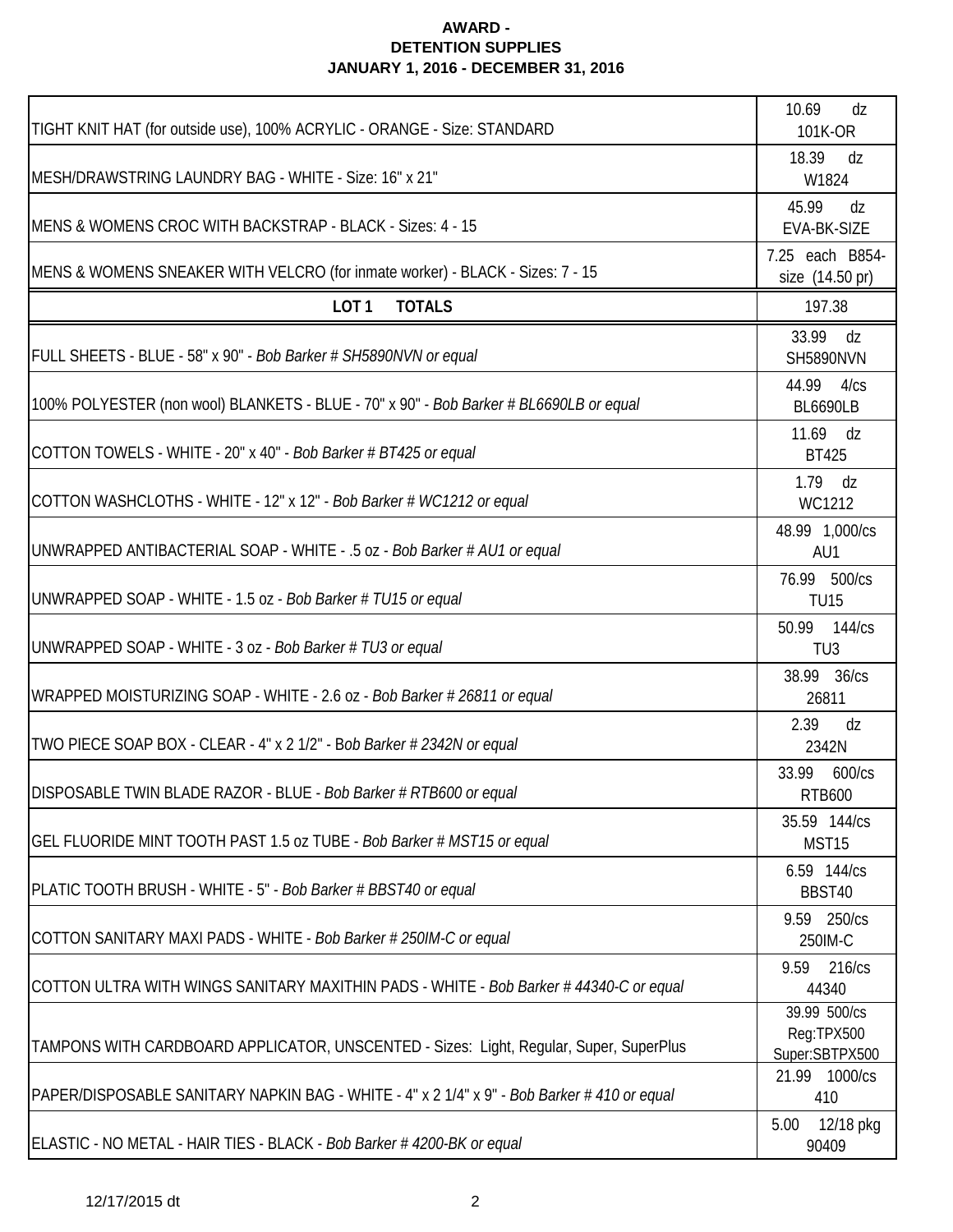| ULTRA SEALED SEAM COTTON MATTRESS WITH PILLOW 25" x 75" x 4" - Bob Barker # SSCM2575P or equal                       | 60.00 each<br><b>SSCM25754P</b>  |  |
|----------------------------------------------------------------------------------------------------------------------|----------------------------------|--|
| LOT <sub>2</sub><br><b>TOTALS</b>                                                                                    | 558.30                           |  |
| SINGLE HANDLE CUP - BROWN - 8-12 oz - Bob Barker # 1197 or equal                                                     | 48/cs 1197<br>78.00              |  |
| CLEAR TUMBLER - 9.5 oz - Bob Barker # 950C or equal                                                                  | 38.99<br>48/cs<br>950C           |  |
| PLASTIC SPORKS - ORANGE - 7" - Bob Barker # 62SPK or equal                                                           | 7.99 144/cs<br>62SPK             |  |
| BLACK INK SAFETY PEN - CLEAR - 4" - Bob Barker # MSBP or equal                                                       | 16.00 144/cs<br><b>MSBP</b>      |  |
| SHOWER CURTAIN - GREEN w/ADJUSTABLE CLEAR TOP (8"-25")- 36" x 77" - Bob Barker # SCVC3677 or<br>equal                | 13.00 each<br><b>SCVC3677</b>    |  |
| UNTIEABLE SECURITY BLANKET - BLACK - 56" x 78" - Bob Barker # SB5480 or equal                                        | 88.00 each<br>SB5480             |  |
| UNTIEABLE VELCRO FASTENING SECURITY SMOCK - BLACK - Sizes: SMALL - X LARGE - Bob Barker #<br>505JR and #505 or equal | 72.00<br>each<br>505JR 505       |  |
| UNTIEABLE VELCRO FASTENING SECURITY JUMPSUITE - GREEN - Sizes: SMALL - X LARGE - Bob Barker #<br><b>BBJ</b> or equal | 100.00<br>each<br><b>BBJ</b>     |  |
| ID WRISTBAND WITH METAL FASTENER - 1.25" WIDE - Bob Barker # 643M-WH or equal                                        | 195.00 500/cs<br>643M-WH         |  |
| SUCTION BACKED SHOWER SAFETY MAT 21.5" x 21.5" - Bob Barker # SM2121 or equal                                        | 5.89 each SM2121                 |  |
| <b>IPLASTIC COATED REGULAR CARDS - STANDARD</b>                                                                      | 6.39<br>12/cs<br>PC <sub>2</sub> |  |
| PLASTIC COATED PINOCHLE CARDS - STANDARD                                                                             | 14.99 12/cs 1215                 |  |
| <b>IPLASTIC COATED UNO CARDS - STANDARD</b>                                                                          | 5.29<br>each<br>UNO <sub>2</sub> |  |
| <b>PLASTIC COATED ROOK CARDS - STANDARD</b>                                                                          | 3.99 each<br>P02104              |  |
| <b>IPLASTIC COATED SKIP BO CARDS - STANDARD</b>                                                                      | 7.00<br>each<br><b>SKIP</b>      |  |
| <b>CHECKERS - STANDARD</b>                                                                                           | 3.09<br>each<br>4708             |  |
| <b>CHESS - STANDARD</b>                                                                                              | 3.59<br>each<br>4833             |  |
| <b>SCRABBLE - STANDARD</b>                                                                                           | 13.99<br>each<br>4024            |  |
| YAHTZEE - STANDARD                                                                                                   | 7.69 each<br><b>NE950</b>        |  |